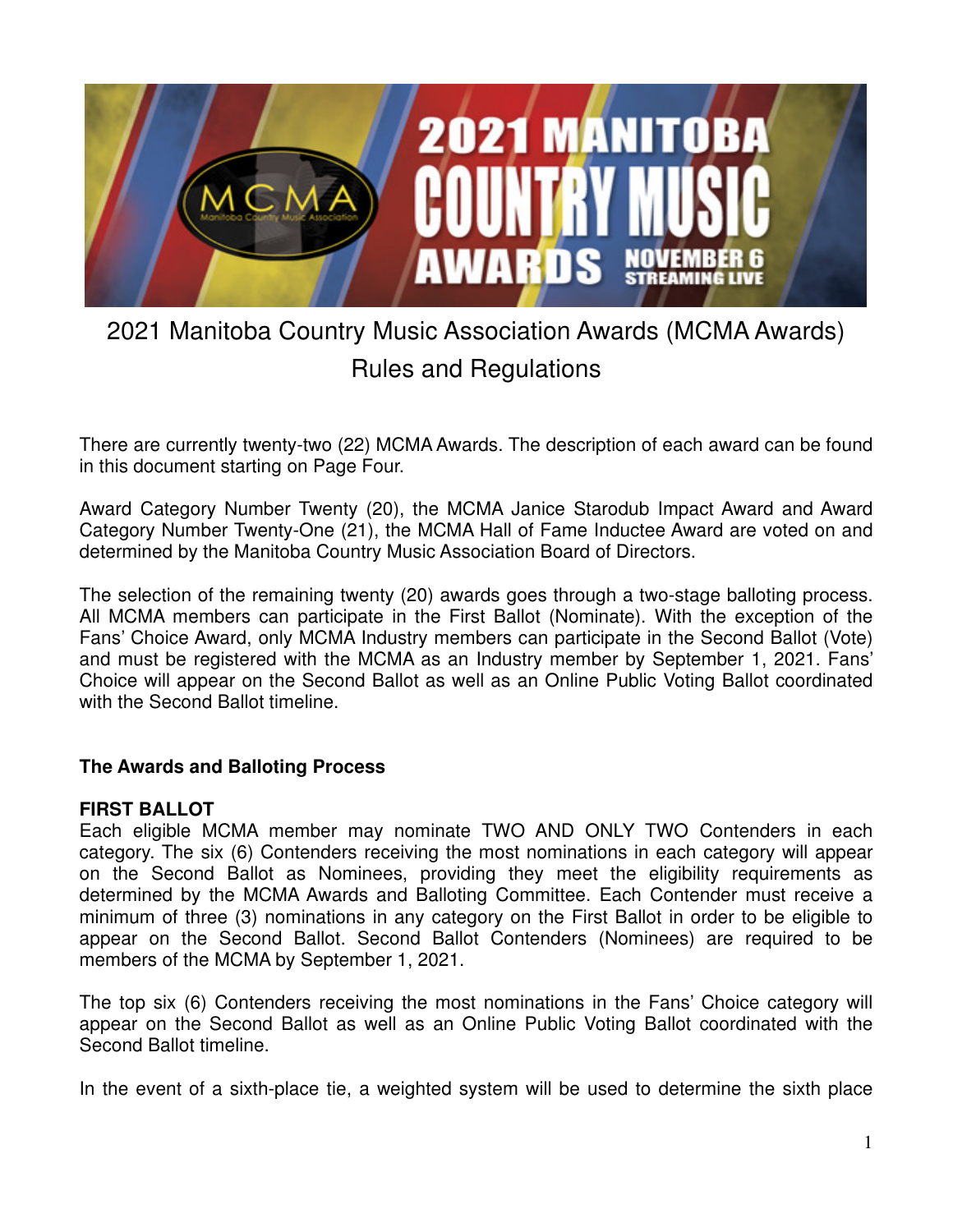Nominee. Each Nominee in the final spot tie position will have an extra point assigned to their total count for each MCMA Industry member that had put the Nominee's name forward. If the weighted system results in a sixth-place tie, the MCMA Executive Team will vote on the final position Nominee.

#### **SECOND BALLOT**

From the list of Nominees supplied, each eligible MCMA Industry member may vote for ONE AND ONLY ONE Nominee in each category. In order to vote in the Second Ballot, you must be a MCMA Industry member by September 28, 2021.

For each category, the Nominee receiving the highest number of votes within that category will be announced as the winner at the Awards Presentation November 6, 2021.

In the event of a tie, the MCMA Executive Team will vote to determine the Second Ballot winner.

# **Additional Balloting Information**

There must be three (3) Contenders after the First Ballot in any particular category in order for that category to remain in that current year. Categories with three (3) or more Contenders after the First Ballot will move directly to the Second Ballot. If there are less than three (3) Contenders, the category will be placed on hiatus for the current year only. Only those Contenders within a category placed on hiatus may be eligible for the year immediately following the hiatus.

The MCMA will open each stage of the balloting process with an announcement to members by email. By sending this announcement to the last email address provided to the Association by the member, the Association then considers the member deemed to have received their login information within the specified period of time after the mailing date.

Voting rules are subject to change at the discretion of the MCMA Board of Directors. It is the responsibility of the Contenders to notify the MCMA, in writing, of changes to ballot information prior to September 1, 2021. Information as it appears on the Second Ballot is final.

MCMA Award Nominees have the right, should they so desire, to have their name eliminated from any particular category. Nominees will be notified as to their nomination prior to the Nominee Announcement and the commencement of the Second Ballot (September 1, 2021). Please contact the MCMA Awards and Balloting Committee Chair by email at manitobacma@gmail.com prior to the commencement of the Second Ballot to remove your name if so desired.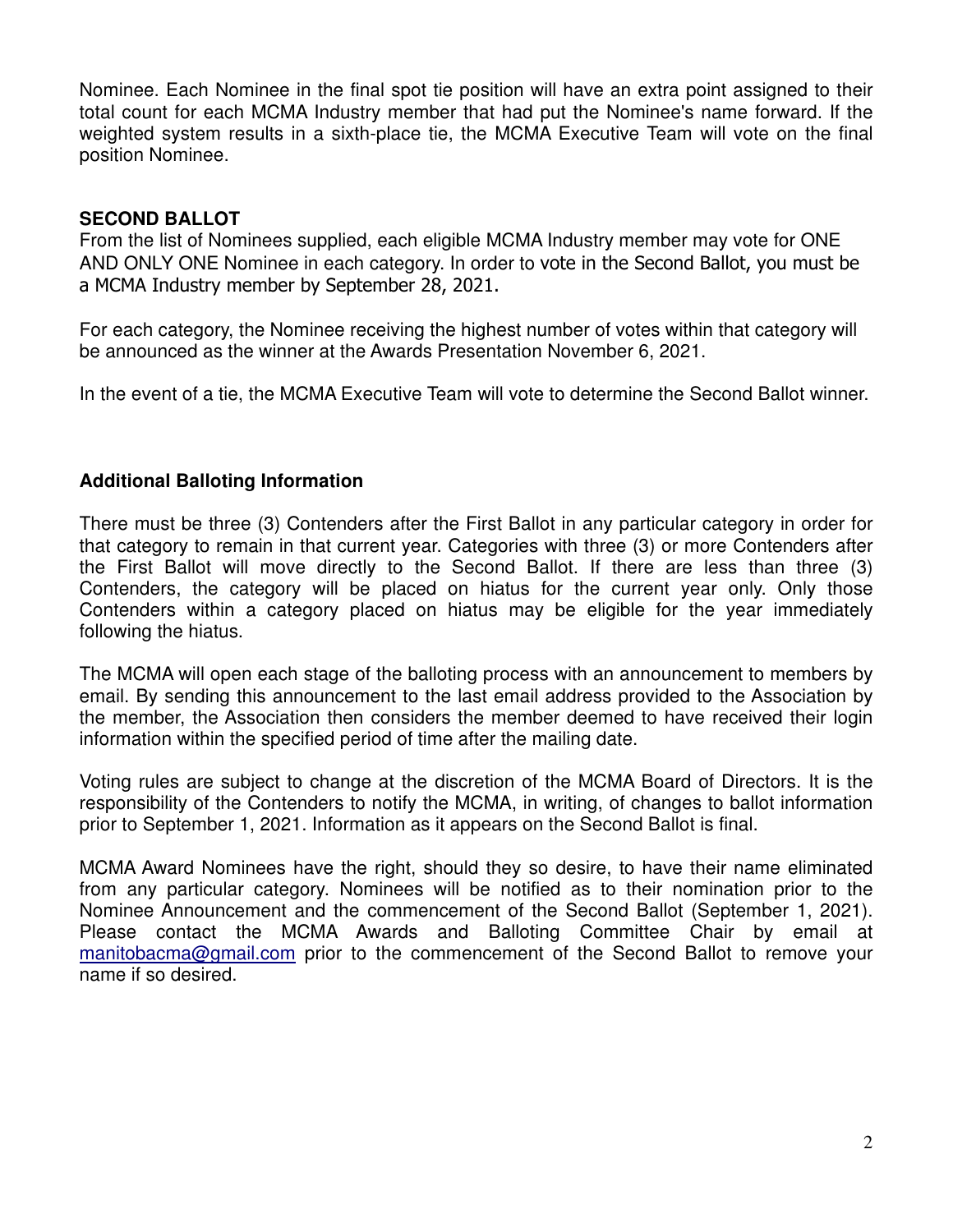# **The Awards Eligibility**

The eligibility period for the 2021 MCMA Awards will be valid from June 1, 2019 to July 15, 2021. Recordings must have been commercially released and available for consumer purchase during the eligibility period. Commercially released recordings include distribution through digital platforms (i.e. iTunes, Spotify, Apple Music etc.). Where a Contender / Nominee's eligibility is not based on the commercial release of a recording during the eligibility period, at least one inperson performance by the Contender / Nominee must take place during the eligibility period.

All Contenders / Nominees must meet one (1) of the following criteria of eligibility:

- A) Canadian citizen born in the province of Manitoba, OR;
- B) Canadian citizen maintaining permanent residency in the province of Manitoba for a period of two consecutive years, of which one of those years was during the eligibility period OR;
- C) Have landed immigrant status maintaining permanent residency in the province of Manitoba for a period of two consecutive years, of which one of those years was during the eligibility period

Exemption: On a collaboration of work at least one of the contributors must meet one (1) of the criteria of eligibility as stated above.

Exemption: Within a Group or Duo at least 50% of the contributors must meet one (1) of the criteria of eligibility as stated above.

All final Nominees are required to be Industry members of the MCMA in good standing by September 1, 2021. On a collaboration of work at least one (1) of the contributors is required to be an Industry member of the MCMA in good standing. Within a Group or Duo at least 50% of the contributing members are required to be Industry members of the MCMA in good standing.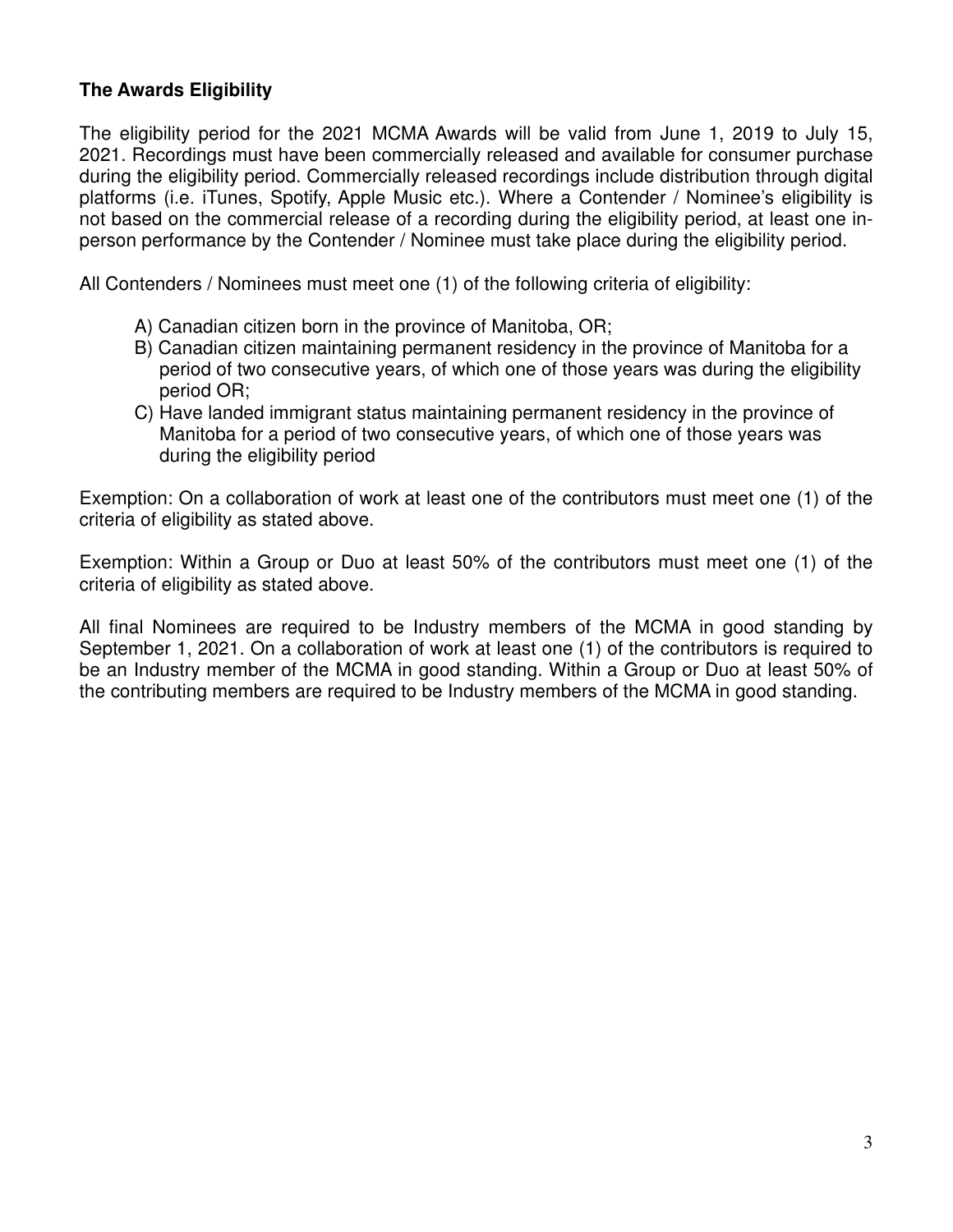## **The Awards Description**

Below is additional detail on each of the twenty-two (22) MCMA Awards:

## CATEGORY NO.1 FEMALE ARTIST OF THE YEAR

This Award is based upon individual performance, either on record or in person within the eligibility period. One Award is presented to the Artist. The Artist must meet all eligibility criteria.

#### CATEGORY NO.2 MALE ARTIST OF THE YEAR

This Award is based upon individual performance, either on record or in person within the eligibility period. One Award is presented to the Artist. The Artist must meet all eligibility criteria.

# CATEGORY NO.3 GROUP OR DUO OF THE YEAR

A Group or Duo is defined as an Act, composed of two or more people, who normally perform together. The Act may include an individual who has performed, or currently does perform, as a solo artist under a name different than that of the group or duo. A group or duo whose name capitalizes on the name of a solo artist is not permitted to stand for nomination in this category. This Award is based on the performance of the Group or Duo as a unit, either on record or in person within the eligibility period. One Award is presented to each core member of the Group or Duo. At least 50% of the Group or Duo must meet all eligibility criteria.

# CATEGORY NO. 4 INDIGENOUS COUNTRY MUSIC AWARD

This Award is given to an Indigenous Country Act (Solo, Duo or Group) based upon the performance of the Act, either on record or in person, within the eligibility period. One Award is presented to the Act (Solo, Duo or Group). The Solo Artist must be of Indigenous descent (First Nations, Métis or Inuit). The Group or Duo must be led by a person of Indigenous descent (First Nations, Métis or Inuit) or at least 50% of the Group or Duo must be of Indigenous descent (First Nations, Métis or Inuit).

# CATEGORY NO.5 SONG OF THE YEAR (Songwriters)

This Award is not based on the songwriter's / songwriters' body of work, but rather an individual song released to radio and commercially available during the eligibility period. A song from a Greatest Hits album is eligible if not previously nominated. The Song of the Year from the previous year is not eligible in the current year. A songwriter(s) may receive multiple nominations determined by the release of their songs within the eligibility period. Consideration should be given to lyrics, music and public acceptance of the song. A Manitoba Act need not have recorded the song. Award is presented to (each of) the Manitoba songwriter(s). The Manitoba songwriter(s) must meet all eligibility criteria.

# CATEGORY NO. 6 ROOTS ARTIST, DUO OR GROUP OF THE YEAR

This Award is given to a Roots Act (Solo, Duo or Group) whose music is based on traditional country styles, but through innovations and originality, is different from what is considered mainstream country. The Roots category embraces a multitude of musical styles, including, but not limited to: Alternative Country, Americana, Bluegrass, Celtic, Country-Blues, Folk, Gospel, Honky Tonk and Western Swing. This Award is based on the performance of the Act, either on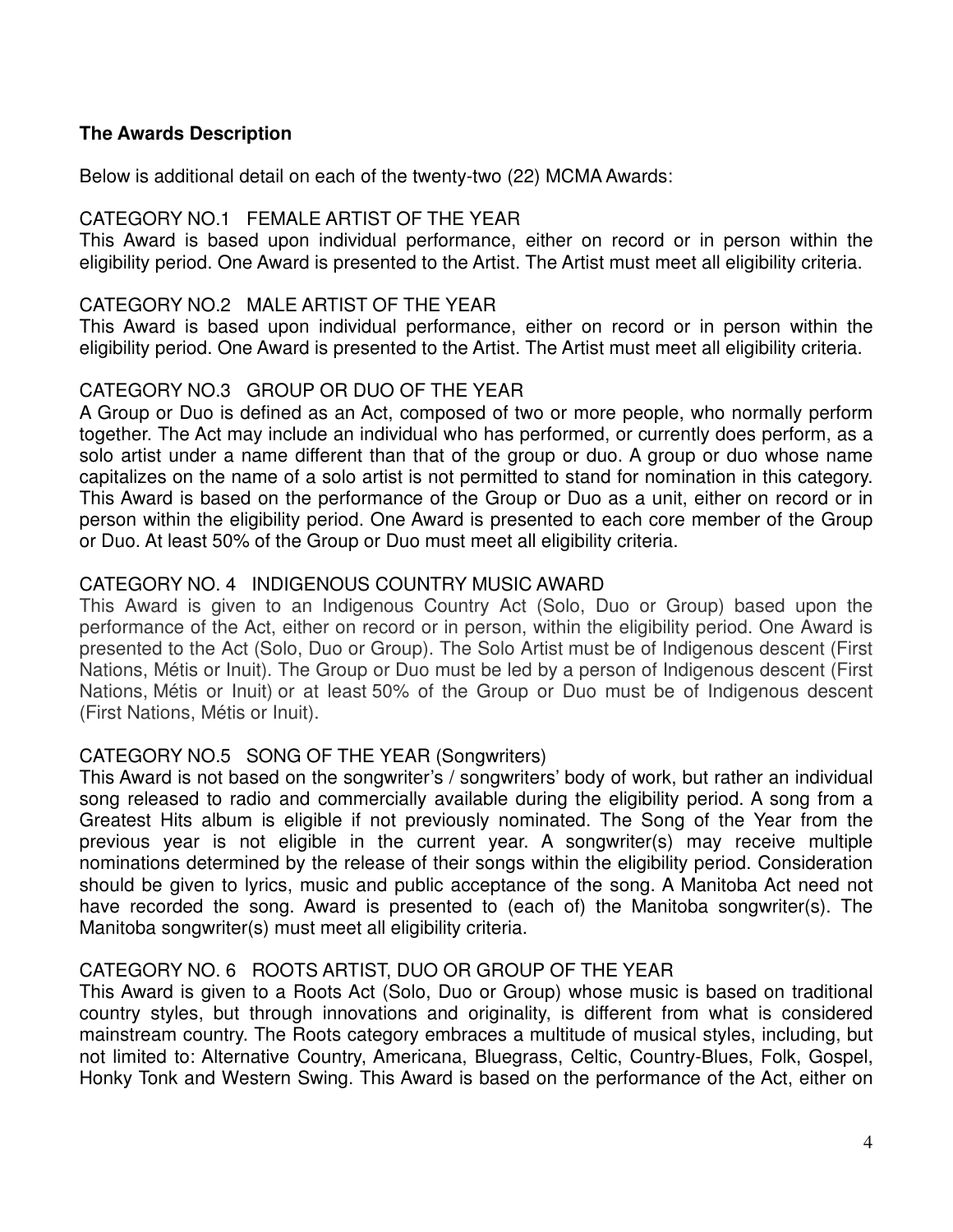record or in person within the eligibility period. One Award is presented to a Solo Artist or each core member of the Group or Duo. The Act must meet all eligibility criteria.

# CATEGORY NO. 7 EMERGING ARTIST AWARD

This category is open only to those artists who have never before won the Emerging Artist Award and who have never before won the Female Artist of the Year, Male Artist of the Year, Group or Duo of the Year, Roots Artist, Duo or Group of the Year. Nominees in this category are eligible in other categories in the current year. This Award is based on the performance of the Act, either on record or in person within the eligibility period. One Award is presented to the Act. The Act must meet all eligibility criteria.

# CATEGORIES NO. 8 TO 11 ALL STAR BAND OF THE YEAR

This Award recognizes four (4) individual Instrumentalists on recording or on stage. One Award is presented for each of the following: Guitar, Bass, Drums and Specialty (Banjo, Fiddle, Mandolin, Keys, Pedal Steel). The Instrumentalists must meet all eligibility criteria.

# CATEGORY NO. 12 MUSIC VIDEO OF THE YEAR

This Award is for an original audio-visual program not more than ten minutes in length featuring the performance of not more than one song or medley. The video should be judged on all audio and video elements, artistic performance, video concept and production. Lyric only videos are not eligible. Lyric videos with artistic performance are eligible. The video must have been first released for viewing by the general public, either on television or online, during the eligibility period. The Music Video of the Year from the previous year is not eligible in the current year. One Award is presented to the Act (Solo, Duo or Group). The Act must meet all eligibility criteria.

# CATEGORY NO. 13 SINGLE OF THE YEAR

This Award is for individual tracks and album tracks that have been released as singles during the eligibility period. The Single of the Year from the previous year is not eligible in the current year. One Award is presented to the Act (Solo, Duo or Group). The Act must meet all eligibility criteria.

# CATEGORY NO. 14 ALBUM OF THE YEAR

This Award is for an album as a whole unit. An Album is defined as a project containing no less than six (6) tracks and can be a special project or commemorative package. The Album must have been commercially released during the eligibility period. The Album of the Year from the previous year is not eligible in the current year. The Album should be judged on all aspects including, but not limited to, artistic performance, musical background, engineering, packaging, design, art and layout. One Award is presented to the Act (Solo, Duo or Group). Greatest Hits albums do not qualify. The Act must meet all eligibility criteria.

# CATEGORY NO. 15 INTERACTIVE ARTIST, DUO OR GROUP OF THE YEAR

This award is presented to an act (Solo, Duo or Group) who participates in meaningful digital interaction with fans within the current eligibility period.

Voters will give consideration to all aspects of an act's interaction with fans via social media platforms (Facebook, Twitter, Instagram, YouTube, etc.) and website (Content, graphic design, layout, etc.) – Including, but not limited to, quantity and quality, engagement and reach, total viewers across platforms, intent or purpose of livestream, originality, and the overall impact of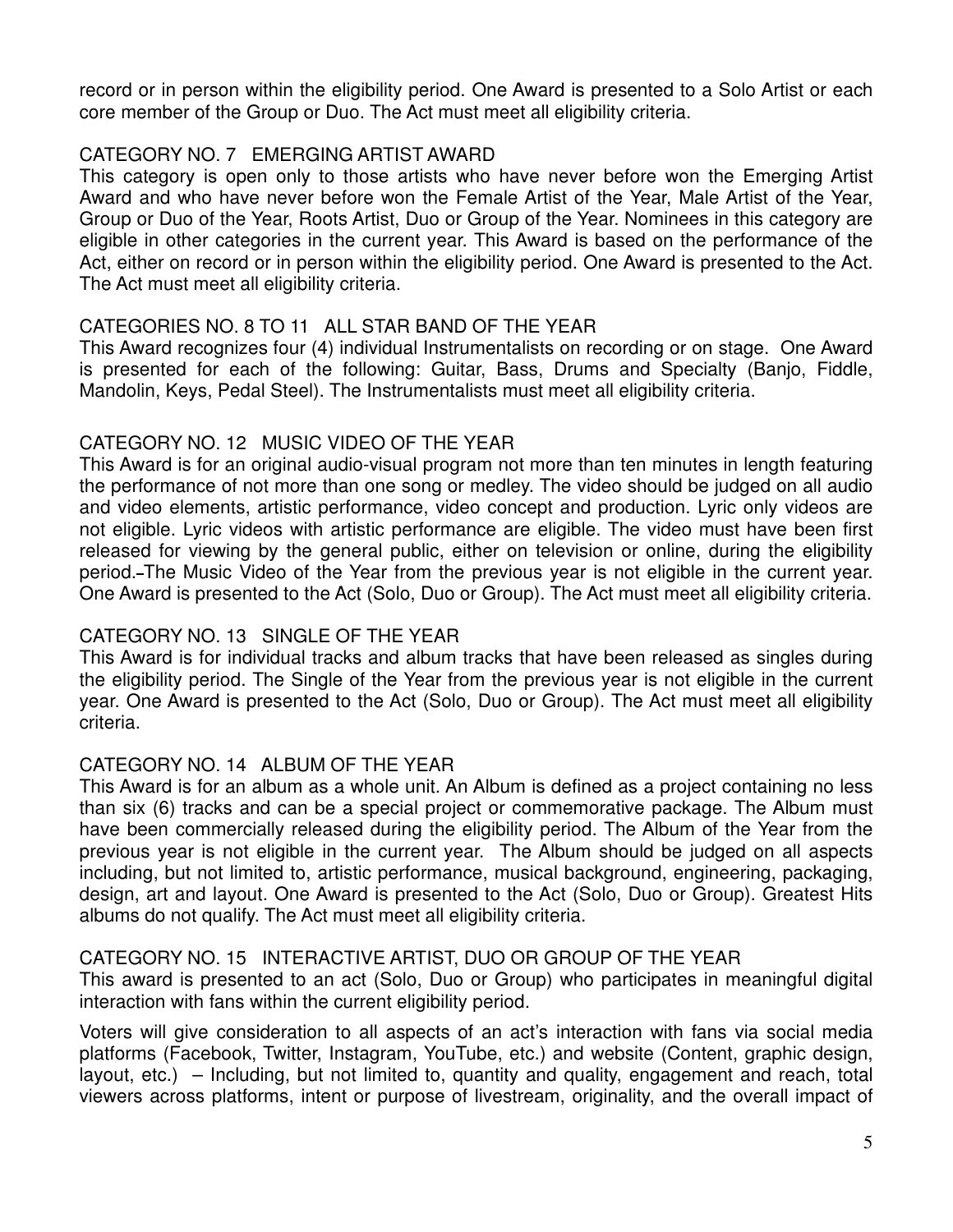the performance(s). One Award is presented to the solo artist, or each core member of the Group or Duo. A Solo Artist must meet all eligibility criteria and at least 50% of a Group or Duo must meet all eligibility criteria.

## **The Broadcast Awards Description**

## CATEGORY NO. 16 RADIO STATION OF THE YEAR

This Award recognizes a Manitoba Radio Station that exemplifies the development of Manitoba country music talent through the presentation of music on their stations as well as through, but not limited to: community involvement, promotions, leadership and recognition. One Award is presented to the Radio Station. To be eligible the Radio Station must be in operation from June 1, 2019 to July 15, 2021.

## CATEGORY NO. 17 RADIO ON-AIR PERSONALITY OR TEAM OF THE YEAR

This Award recognizes the Manitoba Radio On-Air Personality or Team that exemplifies the development of Manitoba country music talent through the presentation on-air as well as through, but not limited to: community involvement, promotions, leadership and recognition. One Award is presented to the Radio On-Air Personality or Team. To be eligible the Radio On-Air Personality or Team must be actively on-air for a period from June 1, 2019 to July 15, 2021.

## **The Industry Awards Description**

These Awards are presented to honour Individuals, Groups, Businesses and Organizations from the province of Manitoba that have made a significant contribution to country music.

#### CATEGORY NO. 18 FESTIVAL OR EVENT OF THE YEAR

This Award recognizes a Manitoba Festival or Event that exemplifies the development and promotion of Manitoba country music talent through the presentation of Manitoba country music talent as well as through, but not limited to: community involvement, promotions, leadership and recognition. One Award is presented to the Festival or Event. The Festival or Event must meet all eligibility criteria.

#### CATEGORY NO. 19 VENUE OF THE YEAR

This Award recognizes a Manitoba Venue that exemplifies the development and promotion of Manitoba country music talent through the presentation of Manitoba country music talent as well as through, but not limited to: community involvement, promotions, leadership and recognition. One Award is presented to the Venue. The Venue must meet all eligibility criteria.

#### CATEGORY NO. 20 JANICE STARODUB IMPACT AWARD

This Award recognizes an Individual, Group, Business, or Organization that is instrumental in the development and promotion of Manitoba Talent. The recipient of this award is determined at the sole discretion of the MCMA Board of Directors. The award may not be presented annually.

#### CATEGORY NO. 21 HALL OF FAME INDUCTEE

The MCMA Board of Directors selects Inductees into the Manitoba Country Music Hall of Fame.